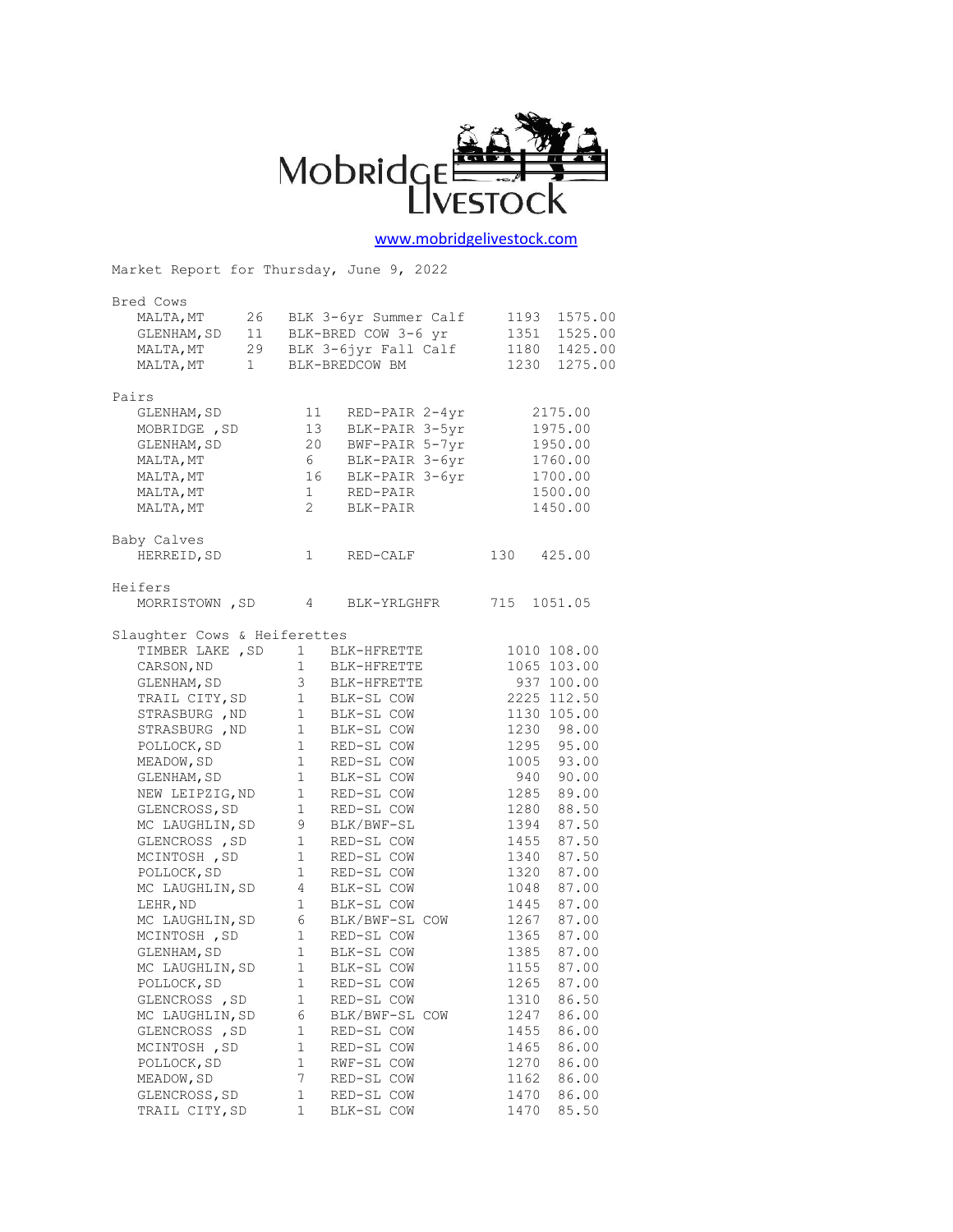|                  |             | 1 BLK-SL COW 1415 85.50<br>1 BLK-SL COW 1380 85.50<br>1 BLK-SL COW 1380 85.50<br>1 BLK-SL COW 1435 85.50<br>1 BLK-SL COW 1435 85.50<br>1 BLK-SL COW 1370 85.50<br>POLLOCK, SD 1 RED-SL COW 1395 85.00<br>1 BLK-SL COW 1395 85.00<br>1395 85.00 |                          |                |
|------------------|-------------|------------------------------------------------------------------------------------------------------------------------------------------------------------------------------------------------------------------------------------------------|--------------------------|----------------|
|                  |             |                                                                                                                                                                                                                                                |                          |                |
|                  |             |                                                                                                                                                                                                                                                |                          |                |
|                  |             |                                                                                                                                                                                                                                                |                          |                |
|                  |             |                                                                                                                                                                                                                                                |                          |                |
|                  |             |                                                                                                                                                                                                                                                |                          |                |
|                  |             |                                                                                                                                                                                                                                                |                          |                |
|                  |             |                                                                                                                                                                                                                                                |                          |                |
|                  |             | STRASBURG, ND 1 BLK-SL COW                                                                                                                                                                                                                     |                          | 1005 85.00     |
|                  |             |                                                                                                                                                                                                                                                |                          |                |
|                  |             |                                                                                                                                                                                                                                                |                          |                |
|                  |             | TRAIL CITY, SD    1  BLK-SL COW    1320    85.00<br>MCINTOSH , SD    1    RED-SL COW    1325    85.00<br>GLENCROSS , SD    1    RED-SL COW    1440    85.00                                                                                    |                          |                |
|                  |             |                                                                                                                                                                                                                                                |                          |                |
|                  |             | MC LAUGHLIN, SD    1   BWF-SL COW    1410    85.00<br>MALTA, MT    4   BLK-SL COW    1176    85.00<br>TRAIL CITY, SD    1   BLK-SL COW    1355    85.00                                                                                        | 1410 85.00<br>1176 85.00 |                |
|                  |             |                                                                                                                                                                                                                                                |                          |                |
|                  |             | MOBRIDGE, SD 1 BWF-SL COW 1405 84.50<br>POLLOCK, SD 1 RED-SL COW 1585 84.50<br>WATAUGA, SD 1 BLK-SL COW 1540 84.50                                                                                                                             |                          |                |
|                  |             |                                                                                                                                                                                                                                                |                          |                |
|                  |             |                                                                                                                                                                                                                                                |                          |                |
|                  |             |                                                                                                                                                                                                                                                |                          |                |
|                  |             |                                                                                                                                                                                                                                                |                          |                |
|                  |             |                                                                                                                                                                                                                                                |                          |                |
|                  |             |                                                                                                                                                                                                                                                |                          |                |
|                  |             |                                                                                                                                                                                                                                                |                          |                |
|                  |             |                                                                                                                                                                                                                                                |                          |                |
|                  |             | WATAUGA, SD 1 BLK-SL COW 1540 84.50<br>TRAIL CITY, SD 1 RED-SL COW 1545 84.50<br>MCINTOSH, SD 1 RED-SL COW 1435 84.50<br>MC LAUGHLIN, SD 5 BLK/BWF-SL COW 1587 84.50<br>CARSON, ND 1 BLK-SL COW 1730 84.00<br>MOBRIDGE, SD 1 RED-SL COW        |                          |                |
|                  |             |                                                                                                                                                                                                                                                |                          |                |
|                  |             |                                                                                                                                                                                                                                                |                          |                |
|                  |             |                                                                                                                                                                                                                                                |                          |                |
|                  |             |                                                                                                                                                                                                                                                |                          |                |
|                  |             |                                                                                                                                                                                                                                                |                          |                |
|                  |             | FULLOCK, SD 1 RED-SL COW 1375 84.00<br>LEHR, ND 1 BLK-SL COW 1430 84.00<br>TIMBER LAKE , SD 1 BLK-SL COW 1550 83.50<br>MEADOW, SD 1 RED-SL COW 1550 83.50<br>GLENCROSS , SD 1 RED-SL COW 1335 83.50<br>MC LAUGHLIN, SD 1 BLK-SL COW 1335       |                          |                |
|                  |             |                                                                                                                                                                                                                                                |                          |                |
|                  |             |                                                                                                                                                                                                                                                | $1405$ 83.50             |                |
|                  |             | TIMBER LAKE, SD 1 BLK-SL COW<br>MC LAUGHLIN, SD 1 BWF-SL COW<br>MC LAUGHLIN, SD 1 BWF-SL COW                                                                                                                                                   |                          | 1280 83.50     |
|                  |             |                                                                                                                                                                                                                                                |                          | 1300 83.50     |
|                  |             |                                                                                                                                                                                                                                                |                          | 83.00          |
|                  |             |                                                                                                                                                                                                                                                |                          | 83.00          |
|                  |             | GLENCROSS, SD 1 RED-SL COW 1325<br>LEHR, ND 1 BLK-SL COW 1315<br>MEADOW, SD 1 RED-SL COW 1100                                                                                                                                                  |                          | 83.00          |
|                  |             | TIMBER LAKE, SD    1    RILL SIL COW    1380    83.00<br>CARSON, ND    1    BLK-SL COW    1480    83.00<br>TRAIL CITY, SD    1    BLK-SL COW    1450    83.00                                                                                  |                          |                |
|                  |             |                                                                                                                                                                                                                                                |                          |                |
|                  |             |                                                                                                                                                                                                                                                |                          |                |
|                  |             | TRAIL CITY, SD 1 BLK-SL COW                                                                                                                                                                                                                    |                          | 1305 83.00     |
|                  |             |                                                                                                                                                                                                                                                |                          |                |
|                  |             | MC LAUGHLIN, SD    1    BWF-SL COW    1425    83.00<br>TRAIL CITY, SD    1    BLK-SL COW    1375    83.00                                                                                                                                      |                          |                |
| MC LAUGHLIN, SD  | 1           |                                                                                                                                                                                                                                                | 1615                     | 82.50          |
| MC LAUGHLIN, SD  | 1           | BWF-SL COW<br>BWF-SL COW                                                                                                                                                                                                                       | 1780                     | 82.50          |
| WATAUGA, SD      | 1           |                                                                                                                                                                                                                                                | 1455                     | 82.50          |
| MEADOW, SD       | $1\,$       | BLK-SL COW<br>RED-SL COW                                                                                                                                                                                                                       | 1060                     | 82.00          |
| MOBRIDGE , SD    | $1\,$       |                                                                                                                                                                                                                                                | 1590                     | 82.00          |
|                  | $1\,$       | BLK-SL COW                                                                                                                                                                                                                                     |                          | 82.00          |
| MC LAUGHLIN, SD  | $\mathbf 1$ | BWF-SL COW<br>BLK-SL COW                                                                                                                                                                                                                       | 1400<br>1405             | 82.00          |
| TRAIL CITY, SD   |             |                                                                                                                                                                                                                                                | 1090                     |                |
| MCINTOSH, SD     | 1           | RED-SL COW                                                                                                                                                                                                                                     |                          | 82.00<br>82.00 |
| WATAUGA , SD     | 1<br>1      | BLK-SL COW                                                                                                                                                                                                                                     | 1445                     | 81.00          |
| TIMBER LAKE , SD |             | BLK-SL COW                                                                                                                                                                                                                                     | 1380                     |                |
| TIMBER LAKE, SD  | 1           | BLK-SL COW                                                                                                                                                                                                                                     | 1455                     | 81.00          |
| MC LAUGHLIN, SD  | 1           | BWF-SL COW                                                                                                                                                                                                                                     | 1350                     | 81.00          |
| CARSON, ND       | 1           | BLK-SL COW                                                                                                                                                                                                                                     | 1500                     | 80.50          |
| HERREID, SD      | $1\,$       | RED-SL COW                                                                                                                                                                                                                                     | 1675                     | 80.00          |
| MCINTOSH, SD     | $1\,$       | RED-SL COW                                                                                                                                                                                                                                     | 1275                     | 79.00          |
| STRASBURG, ND    | 1           | BLK-SL COW                                                                                                                                                                                                                                     | 1415                     | 79.00          |
| MOBRIDGE, SD     | 1           | BLK-SL COW                                                                                                                                                                                                                                     | 1335                     | 78.00          |
| MCINTOSH , SD    | 1           | RED-SL COW                                                                                                                                                                                                                                     | 1200                     | 78.00          |
| LINTON, ND       | 1           | BLK-SL COW                                                                                                                                                                                                                                     | 1230                     | 77.50          |